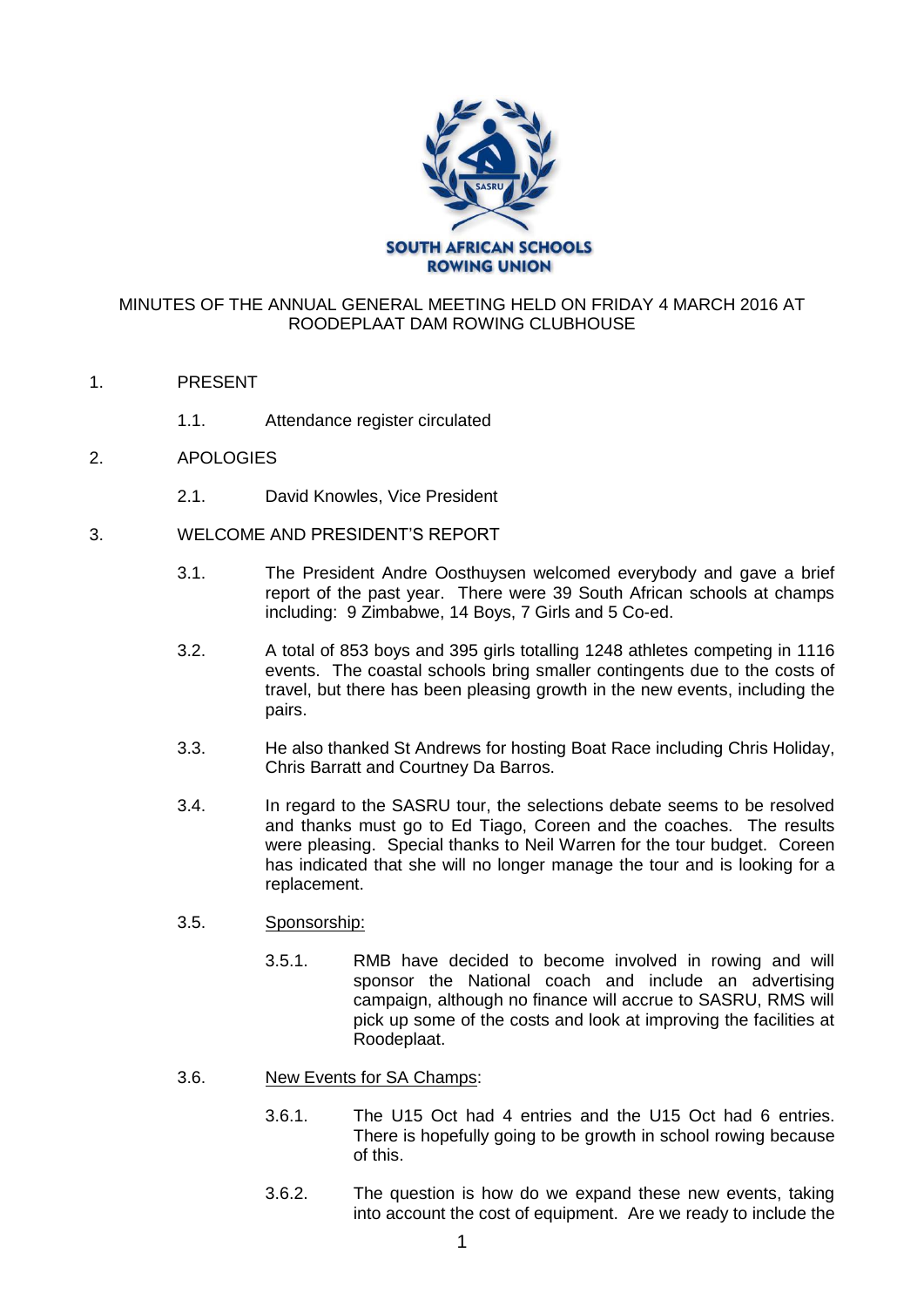U16s and opens next year or do we slow down the process. This debate needs to take place at the plenary.

- 3.6.3. The JW coxed 4+ was a success.
- 3.7. Demographics:
	- 3.7.1. Andre asked that all coaches provide the ethnicity of their rowers on the regatta.co.za website. Nadine will communicate with those schools who have not done so, so that SASRU can report to RowSA and to the Department of Sport regarding demographics.

#### 4. FINANCIAL REPORT

- 4.1. Karen Fisher's report showed a profit R71 000.00 and taking into account that SASRU's funding comes only from SA Champs, last year there was R262 000 income and R178 000 expenses, but this also takes into account that the security and cleaners provide services at great discounts and so far have renewed the deal every year.
- 4.2. A portion of the profits is allocated to development funds to get schools to boat race.
- 4.3. Standard Bank will hopefully continue to support Boat Race and provide extra funding this year for development.
- 4.4. Special thanks to Kim and Les for organising SA Schools Champs.
- 4.5. The SA Schools Champs pays substantial amounts towards the costs and repairs to the facilities. Thanks also to a St Andrews College parent who provided cleaners for the ablutions.

### 5. ELECTION OF OFFICE BEARERS

- 5.1. The office bearers were re-elected Andre Oosthuysen and Dave Knowles being the only nominations.
- 5.2. Andre was thanked for the ongoing support.
- 5.3. The regional reps were asked to let SASRU knows of their representatives names.

### 6. REGATTA DATES

- 6.1. SA Schools Boat race is to be held from the  $8<sup>th</sup>$  to 10th December thanks to Chris Holiday for his work in this regard.
- 6.2. The date for SA Champs is still to be decided. The proposed date is the 11<sup>th</sup> March but this received a negative response from boys schools and the girls schools have not yet been consulted.
- 6.3. The difficulty was, if it was the week earlier, the number of weekends for rowing are greatly restricted taking into account the Easter rugby festivals. Andre would consult with the heads of boys schools in this regard. It is believed that the rowers need exposure to competition to maintain their standards and there would not be adequate preparation for SA Champs. There was much debate about the date.
- 7. SA CHAMPS